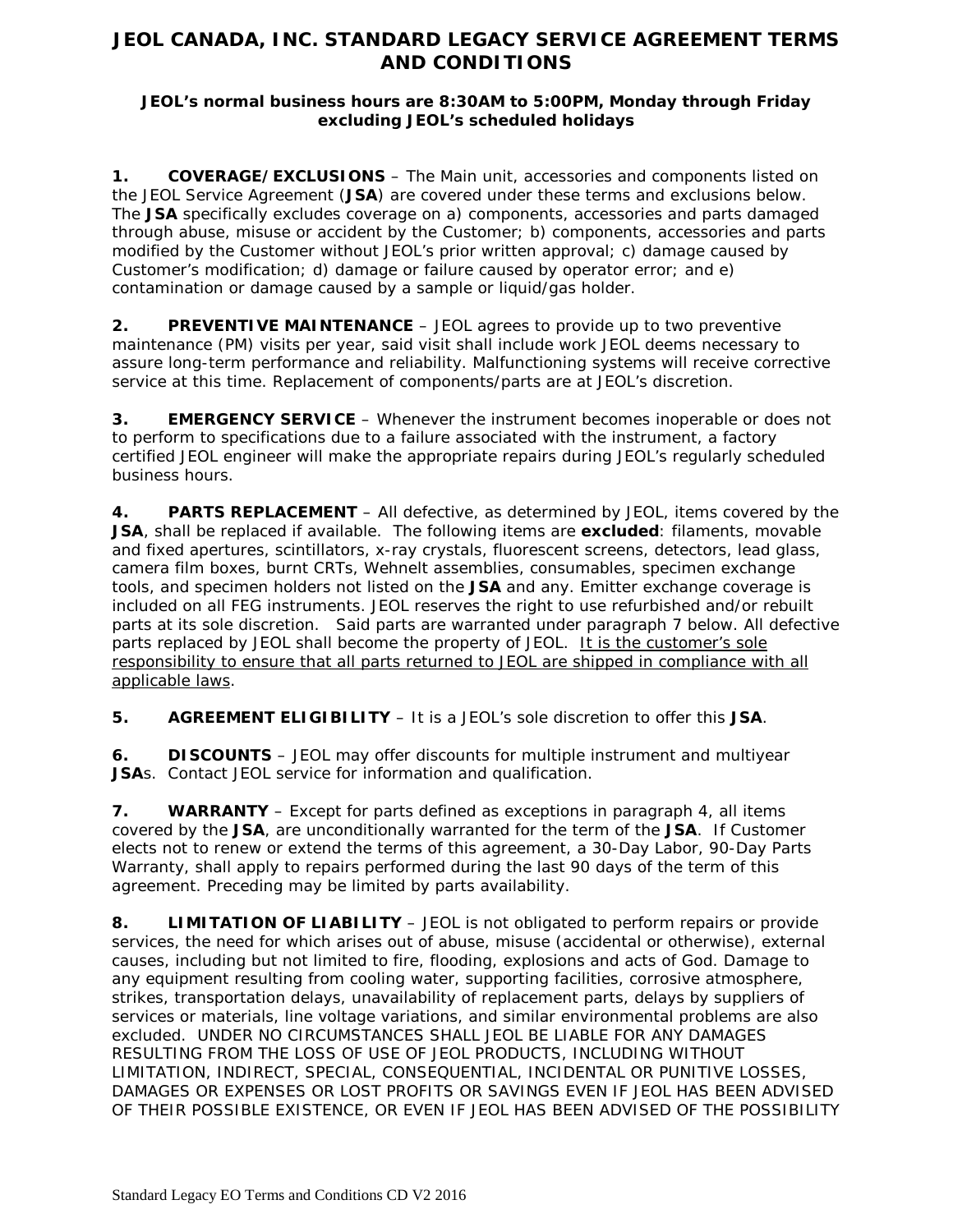# **JEOL CANADA, INC. STANDARD LEGACY SERVICE AGREEMENT TERMS AND CONDITIONS**

### **JEOL's normal business hours are 8:30AM to 5:00PM, Monday through Friday excluding JEOL's scheduled holidays**

OF SUCH DAMAGES, OR BOTH. WITH THE EXCEPTION OF LIABILITIES RESULTING FROM JEOL'S SOLE GROSS NEGLIGENCE, JEOL'S TOTAL LIABILITY HEREUNDER SHALL IN NO WAY EXCEED THE TOTAL PRICE OF THIS SERVICE AGREEMENT.

**9. CHILLER COVERAGE** –Chiller coverage excludes the "facility supplies to" or the "facility returns from" the chiller unit. Damage arising out of connecting hoses, water pressure, or other circumstances outside of JEOL Canada, Inc.'s direct action or control is excluded. JEOL recommends customer install safeguards to monitor and protect against leakage. The Customer agrees to indemnify, defend and hold harmless JEOL Canada, Inc. its officers, directors, employees, agents, licensors, suppliers and any third-party providers from and against all losses, expenses, damages and costs, including reasonable attorneys' fees, resulting from any damages as described.

**10. CONFIDENTIAL DATA –** If Customer requires any personal and/or confidential data, including but not limited to, social security numbers, health/medical records or any data that JEOL Canada, Inc. has a legal duty to keep confidential, Customer represents, warrants and certifies that it will hold confidential data in the strictest of confidence and will not use or disclose said data except to the extent required by law or authorized by JEOL in writing. Said confidential data shall be safeguarded according to commercially reasonable standards and protected at the same level as Customers own confidential data.

**11. INSURANCE** – JEOL maintains insurance policies which have the following limitations; (a) Comprehensive general liability insurance with a limit of \$1,000,000 (one million) for each occurrence and \$2,000,000 (two million) in the aggregate. (b) Statutory Workers Compensation insurance. Copies of certificates are available upon request.

**12. TERMS/PAYMENT SCHEDULE –** Payment is due within 30 days from the start of the **JSA** or invoice. A 3% interest charge per month or the maximum permitted by province, whichever is less, will be assessed on late payments. JEOL offers payment plans at an additional fee. Semi-Annual in Advance at 3.5%, Quarterly in Advance at 5.25%, Monthly at 7%, Quarterly in Arrears at 8.75%, Semi-Annual in Arrears at 10.5%. JEOL reserves the right to withhold service if customer fails to make payment as due or if customer has been delinquent in the past.

**13. ACCEPTANCE** This is JEOL's offer to sell at the prices and under the terms and conditions stated herein. Any type of counteroffer, including any and all terms and conditions contained in said counteroffer and/or PO, are hereby expressly rejected. JEOL Canada, Inc. will only perform under the **JSA** based on JEOL's terms and conditions. The **JSA** specifically excludes any and all customer terms and conditions. Acceptance of JEOL's terms and conditions is demonstrated by signature, receipt of a valid purchase order, payment, or performance hereunder. IT IS EXPRESSLY AGREED THAT THESE TERMS WILL SUPERSEDE AND TAKE PRIORITY OVER ANY ADDITIONAL OR INCONSISTENT TERMS AND CONDITIONS IN ANY PAST, EXISTING OR FUTURE PURCHASE ORDER, CONFIRMATION, OR OTHER SIMILAR AGREEMENT WHETHER ORAL OR WRITTEN, EXPRESSED OR IMPLIED. THIS AGREEMENT REPRESENTS THE ENTIRE AGREEMENT BETWEEN THE PARTIES.

**14. CANCELLATION AND ASSIGNMENT** – A **JSA** may be cancelled by either party by providing 30 days written notice. If JEOL is unable to make timely repairs either party may cancel without notice. In the event of cancellation, JEOL will refund the prorated balance. WORK PERFORMED OR PARTS PROVIDED DURING THE 30-DAY NOTICE IS AT THE SOLE DISCRETION OF JEOL. **JSA** is non-transferable.